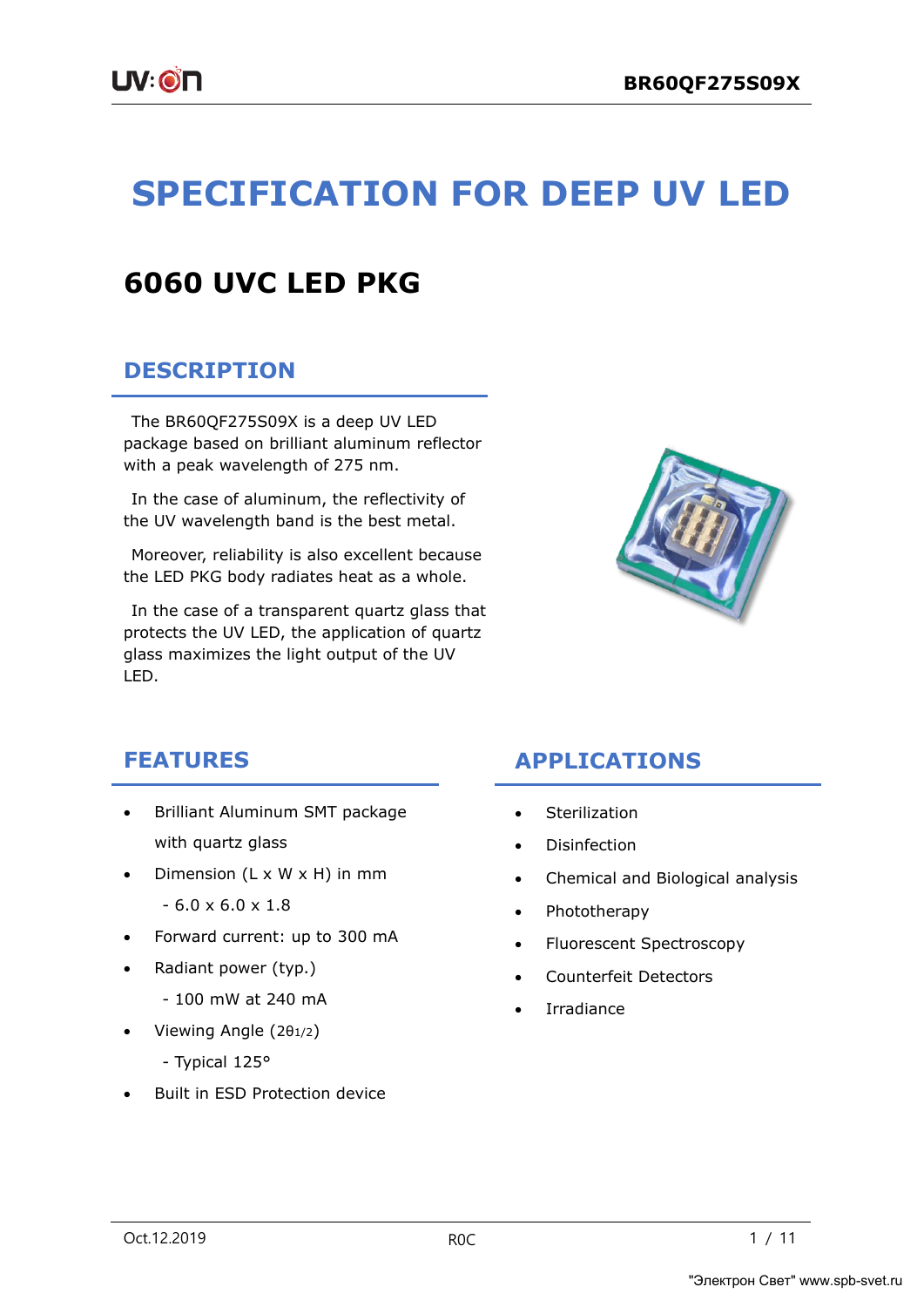## **Table of contents**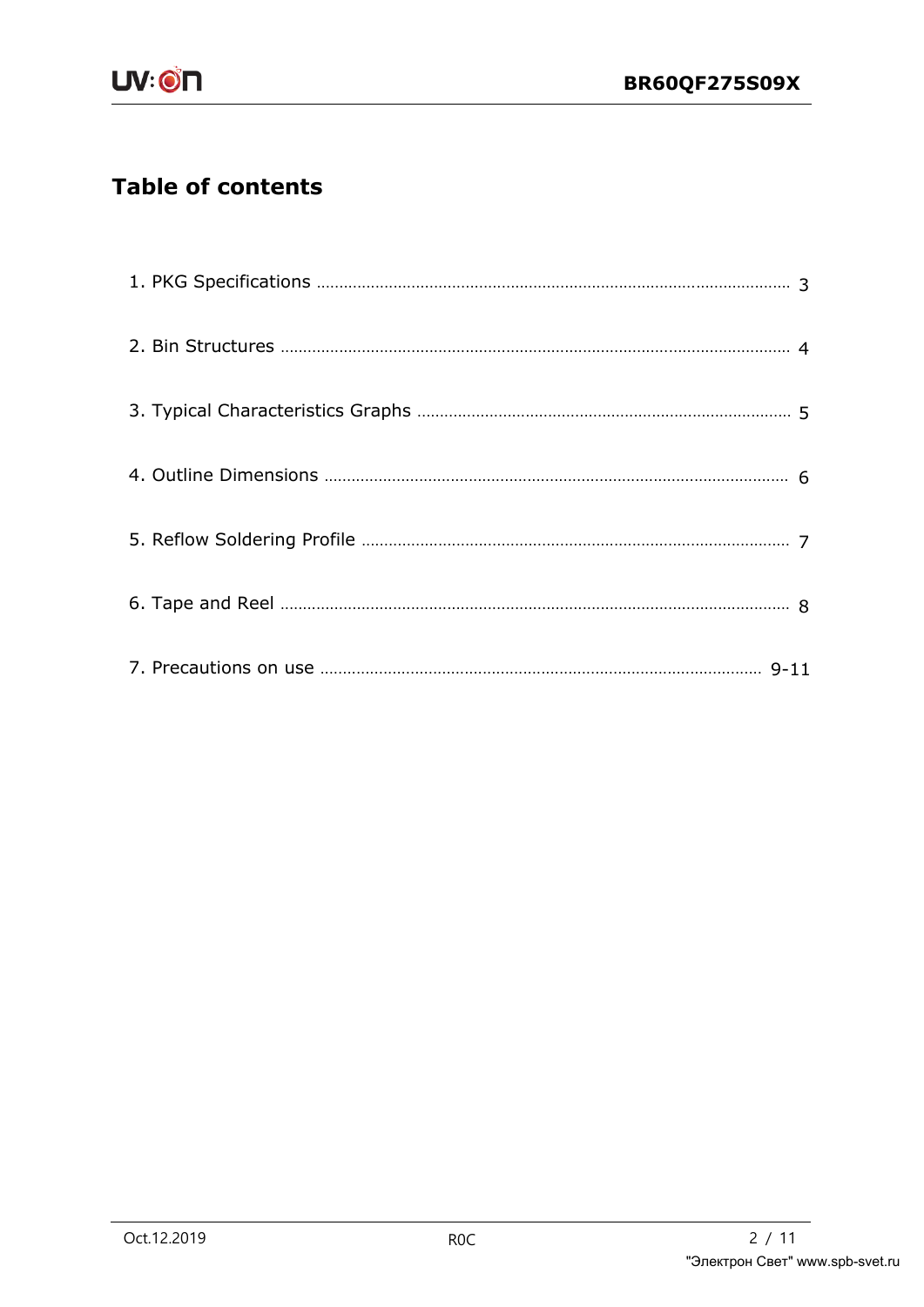$Ta = 25°C$ 

## **1. PKG Specifications**

### 1) Absolute maximum ratings

|                           |        |                 | -    |
|---------------------------|--------|-----------------|------|
| <b>Parameters</b>         | Symbol | Value           | Unit |
| Forward current           | Ιf     | 300             | mA   |
| Power dissipation         | Pd     | 5.52            | w    |
| Operating temperature     | Topr   | $-30 \sim +60$  | ℃    |
| Storage temperature       | Tstg   | $-40 \sim +100$ | ℃    |
| Soldering temperature     | Tsol   | $260*)$         | °C   |
| <b>ESD Classification</b> |        | $Class2**$      |      |

Notes

\*) Recommend JEDEC-J-STD-020D for reflow soldering.

\*\*) The ESD test follows JESD22-A114.

### 2) Electrical and Optical Characteristics

[Ta=25℃]

| <b>Parameter</b>              | Symbol                   | Ιf                 | Min  | <b>Typ</b> | Max  | Unit |
|-------------------------------|--------------------------|--------------------|------|------------|------|------|
| Peak wavelength               | λp                       | 240 <sub>m</sub> A | 270  | 275        | 280  | nm   |
| Radiant Flux                  | Фe                       | 240 <sub>m</sub> A | 80   | 100        | 130  | mW   |
| Forward voltage               | Vf                       | 240 <sub>m</sub> A | 15.2 | 16.4       | 18.4 | v    |
| Full Width at Half<br>Maximum | Δλ                       | 240 <sub>m</sub> A | 10.0 |            | nm   |      |
| Viewing angle                 | $2\theta$ <sub>1/2</sub> | 240 <sub>m</sub> A |      | 125        |      | deg  |

Notes

- Peak Wavelength( $\lambda$ p) Measurement tolerance is  $\pm 3$ nm.
- Radiant Flux(Φe) Measurement tolerance is ± 10%.
- Forward Voltage(Vf) Measurement tolerance is  $\pm 3\%$ .
- Viewing angle(deg) Measurement tolerance is ± 5deg.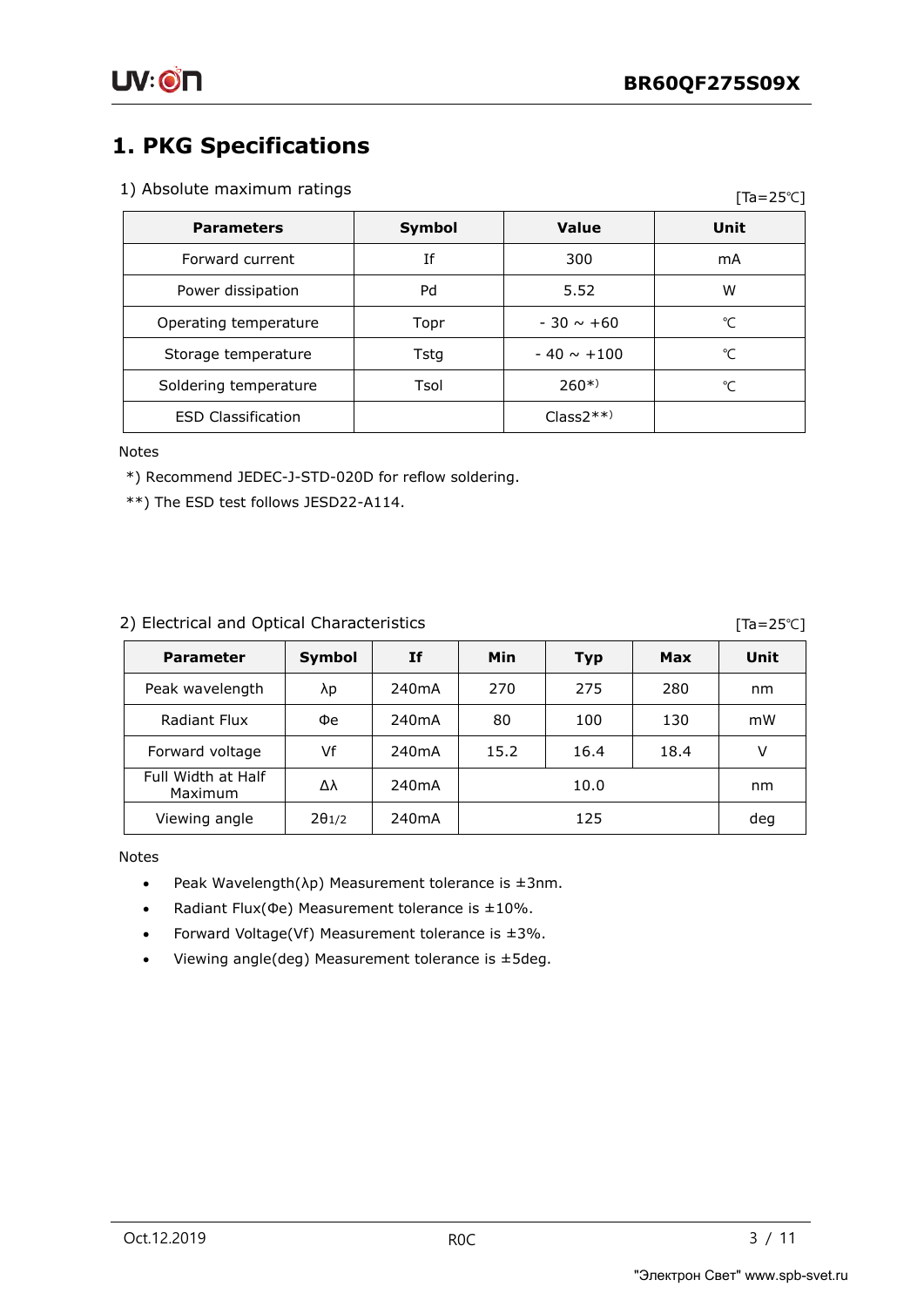## **2. Bin Structures**

[If=240mA,Ta=25℃]

| Item            | <b>Bin</b>     | <b>Min</b> | <b>Max</b> | Unit |
|-----------------|----------------|------------|------------|------|
| Peak Wavelength | W              | 270        | 280        | nm   |
| Radiant Flux    | R1             | 80         | 90         |      |
|                 | R <sub>2</sub> | 90         | 100        | mw   |
|                 | R <sub>3</sub> | 100        | 110        |      |
|                 | R4             | 110        | 120        |      |
|                 | R <sub>5</sub> | 120        | 130        |      |
|                 | V1             | 15.2       | 16.0       |      |
|                 | V <sub>2</sub> | 16.0       | 16.8       | V    |
| Forward Voltage | V3             | 16.8       | 17.6       |      |
|                 | V <sub>4</sub> | 17.6       | 18.4       |      |

Notes

- Peak Wavelength( $\lambda$ p) Measurement tolerance is  $\pm 3$ nm.
- Radiant Flux(Φe) Measurement tolerance is ± 10%.
- Forward Voltage(Vf) Measurement tolerance is  $\pm 3\%$ .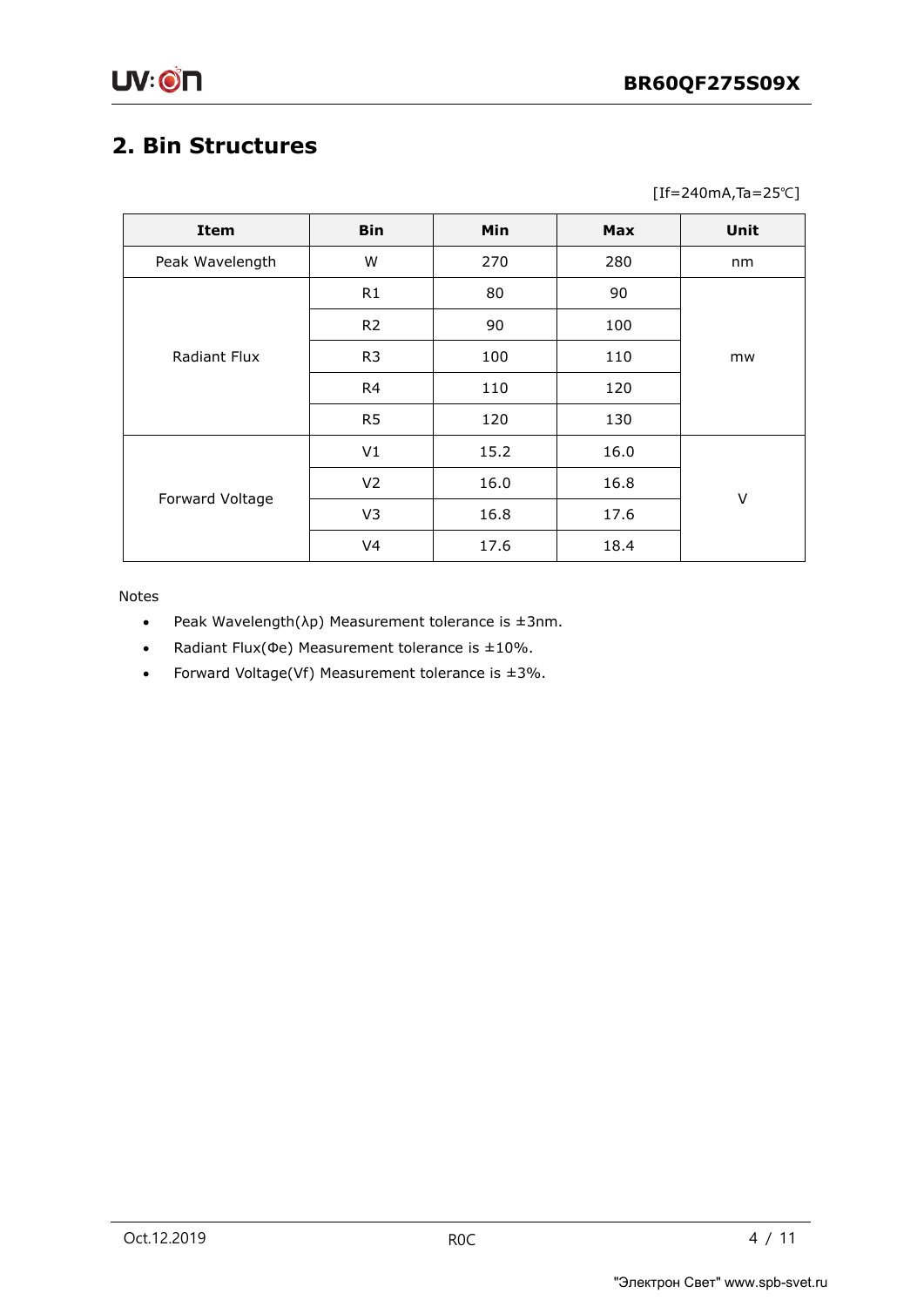









### 1) Forward Current vs. Forward Voltage 2) Relative Radiant Flux vs. Forward Current



3) Peak Wavelength vs. Forward Current 4) Ambient Temp. vs. Relative Radiant Flux



5) Spectrum 6) Typical Spatial Distribution



UV:ON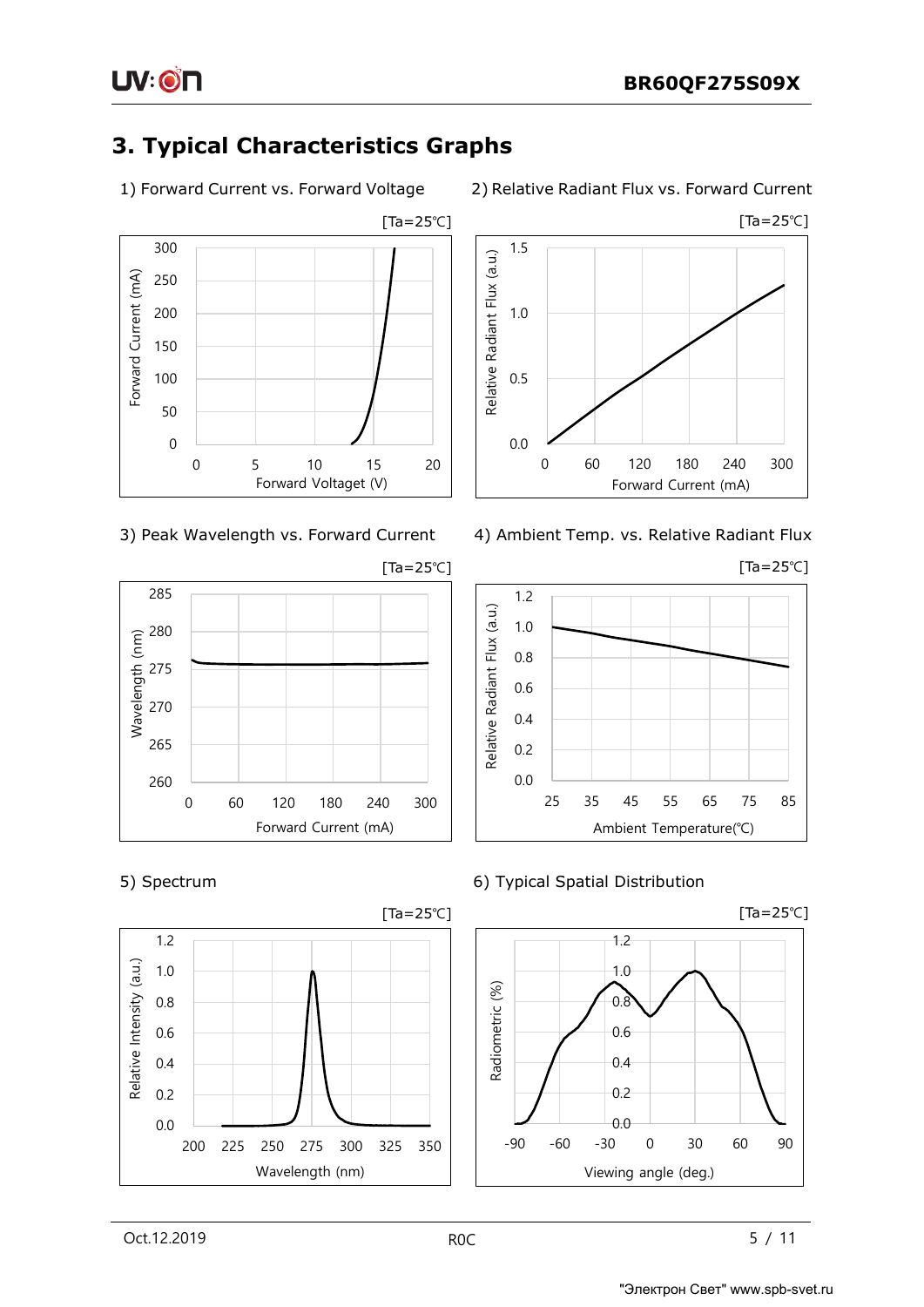

## **4. Outline Dimensions**

1) PKG Dimensions

• PKG Dimensions -  $6.0 \times 6.0 \times 1.8$  (L  $\times$  W  $\times$  H)

•

 $1.8$ 

Undefined tolerance is  $\pm$ 0.2mm







4) Internal Circuit



2) Recommended Solder Pad 3) Recommended Stencil Pattern

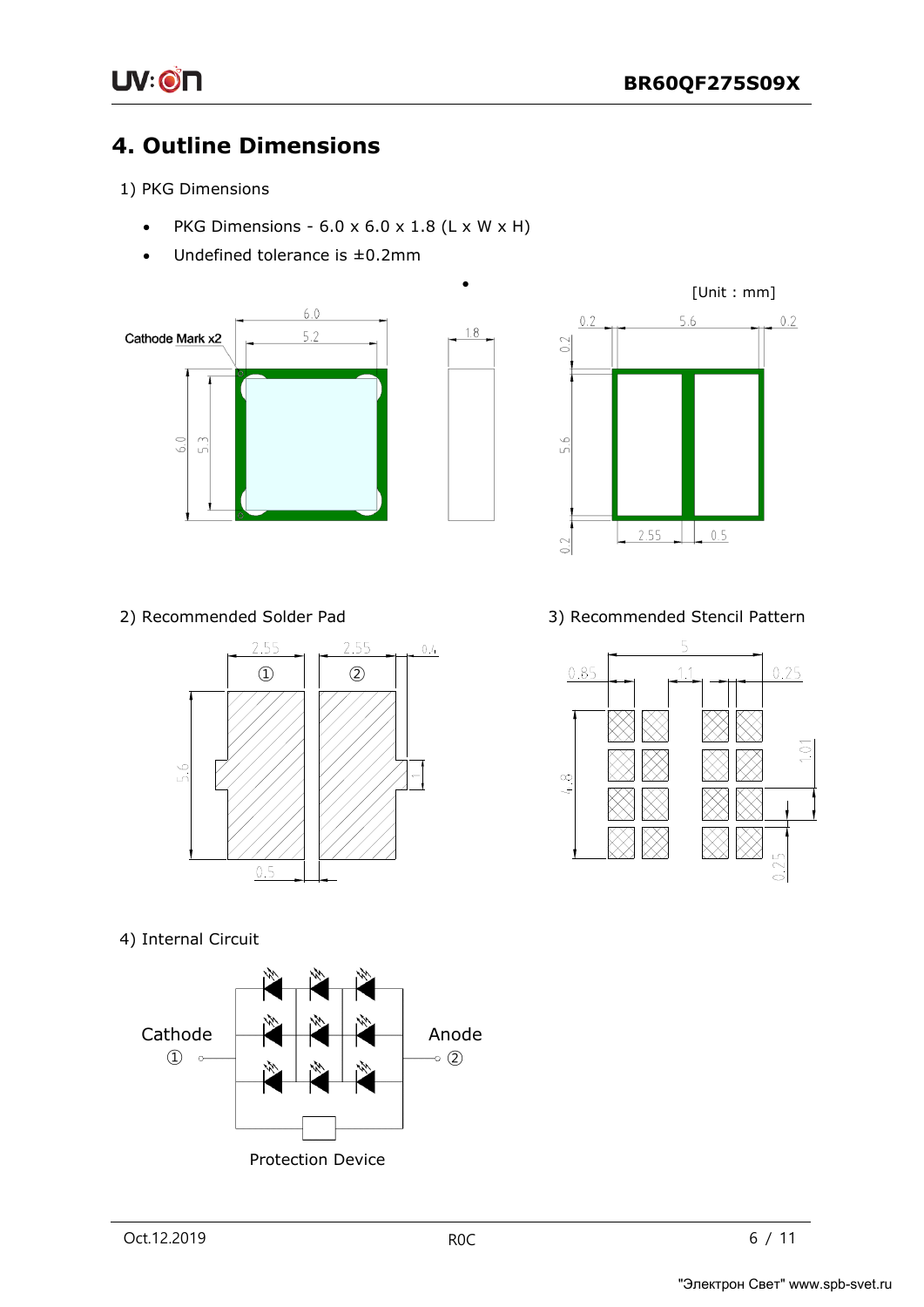### **5. Reflow Soldering Profile**



### [ Classification Reflow Profiles ]

| <b>Profile Feature</b>                                                                          | <b>Pb-free Assembly</b>                | <b>Sn-Pb Eutectic Assembly</b>         |
|-------------------------------------------------------------------------------------------------|----------------------------------------|----------------------------------------|
| Average ramp-up rate<br>$(Tsmax$ to Tp)                                                         | 3°C/second max                         | 3°C/second max                         |
| Preheat<br>- Temperature Min (Ts <sub>min</sub> )                                               |                                        |                                        |
| - Temperature Max (Ts <sub>max</sub> )<br>- Time (Ts <sub>min</sub> to Ts <sub>max</sub> ) (ts) | 150 $°C$<br>200 $°C$<br>60-180 seconds | 100 $°C$<br>150 $°C$<br>60-120 seconds |
| Time maintain above:<br>- Temperature $(T_L)$<br>- Time $(t_L)$                                 | 217 $\degree$ C<br>60-150 seconds      | 183 $°C$<br>60-150 seconds             |
| Peak Temperature (Tp)                                                                           | 260 $°C$                               | 235 $°C$                               |
| Time within $5^{\circ}$ C of actual Peak<br>Temperature $(tp)^2$                                | 20-40 seconds                          | 10-30 seconds                          |
| Ramp-down Rate                                                                                  | $6 \degree$ C/second max               | $6 \degree$ C/second max               |
| Time 25℃ to Peak Temperature                                                                    | 8 minutes max.                         | 6 minutes max.                         |

Notes

- All temperature refer to topside of the package, measured on the package body surface.
- The LED package is designed to be reflow soldered to a PCB. If dip soldered or hand soldered, PEC will not guarantee its reliability.
- Reflow soldering must not be done more than two times.
- When the LED PKG is cooled at the maximum temperature, a rapid temperature fall is not recommended.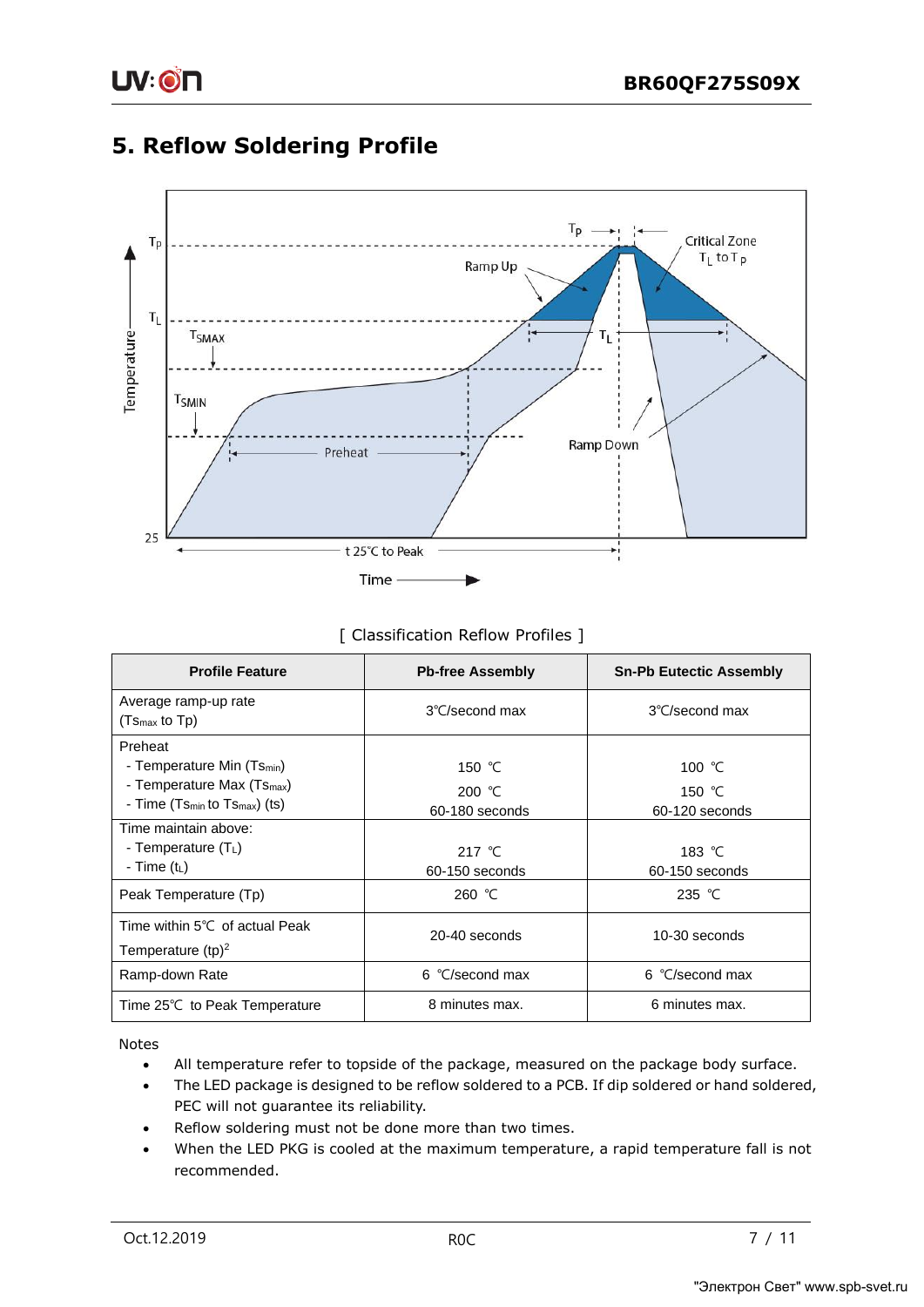

## **6. Taping and Reel packing**

### 1) Tape



2) Reel

PKG Quantity : 500 PCS/Reel

[Unit : mm]

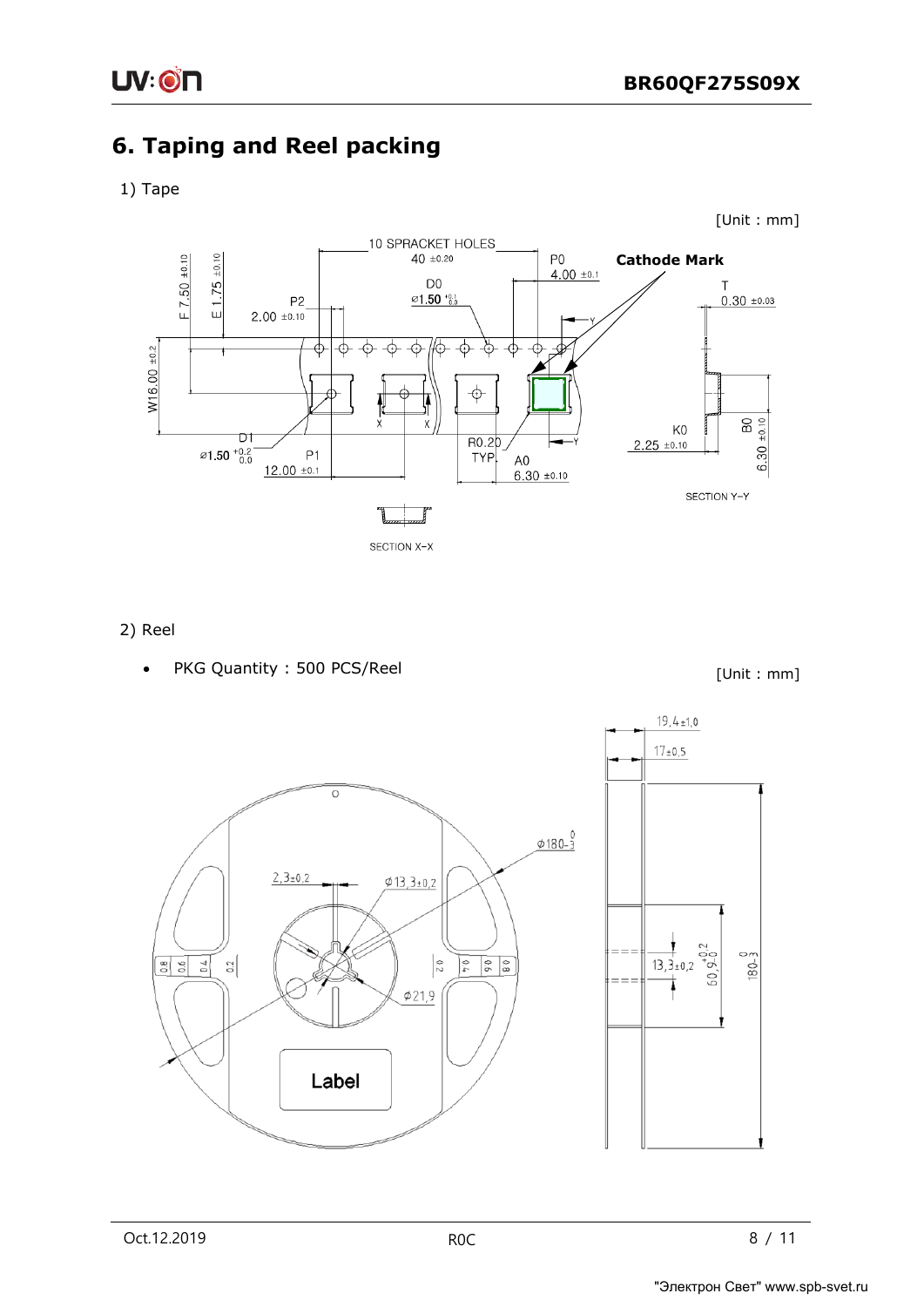## **7. Precautions on use**

### 1) Storage condition

- This LED PKG is vacuum-packed in an aluminum bag containing a dehumidifying agent. However, if the storage environment is not good, the LED PKG can absorb moisture.
- When soldering with LED PKG absorb moisture, vaporization of moisture may occur and internal air may expand. This may cause the quartz to peel off or deteriorate its optical properties.

|         | Conditions                                                                             | Temperature                     | Humidity                          | Time               |
|---------|----------------------------------------------------------------------------------------|---------------------------------|-----------------------------------|--------------------|
|         | Before Opening<br>$5^{\circ}$ C ~ 30 $^{\circ}$ C<br>50%RH<br>$\overline{\phantom{0}}$ |                                 | Within 1 Year from                |                    |
| Storage | Aluminum Bag                                                                           |                                 |                                   | the Delivery Date  |
|         | After Opening                                                                          | $5^{\circ}$ C ~ 30 $^{\circ}$ C | 60%RH<br>$\overline{\phantom{0}}$ | $\leq$ 672 hours   |
|         | Aluminum Bag                                                                           |                                 |                                   |                    |
|         | Baking                                                                                 | $65 \pm 5^{\circ}C$             | 10%RH                             | $10 \sim 24$ hours |

- It is recommended to keep in the environment shown in the table below.

- 2) Circuit design
	- When designing the circuit by applying the BR series, be sure to not exceed the absolute maximum ratings of each LED.
	- For the BR series, it is designed to operate with forward voltage. If a reverse voltage is applied, the LED chip and the Zener diode can be damaged.
	- For the current drive method, it is recommended to operate in the constant current mode.
	- For Circuit, it is recommended to add additional resistors for each LED, like Circuit A. When designing as Circuit B, C, current deviations may occur due to Vf deviation of LED, which causes defects.

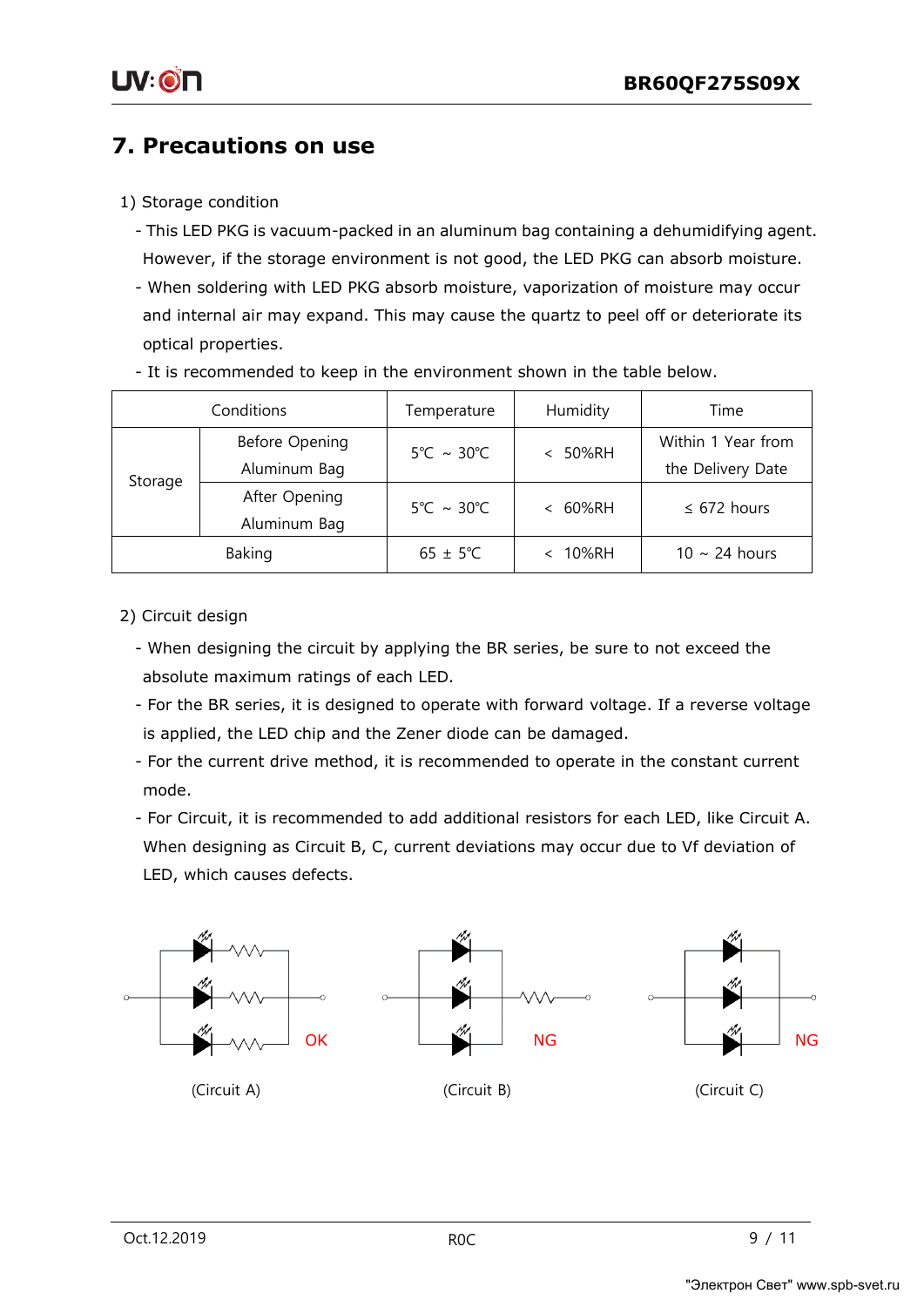

- 3) Handling precautions
	- When handling the LED PKG using a tweezer, handle it in a direction parallel to the electrode separation line as shown in Fig. A below.
	- When handling as shown in Fig. B, short-circuit failure may occur due to damage between electrode separation lines.
	- When handling as shown in Fig. C, may cause quartz to break or scratch.



- Do not do rapid cooling immediately after soldering. It can cause the failure of the LED PKG.
- Handling the LED PKG by hand may contaminate the LED surface, which may cause the light output to drop.
- Dropping the LED PKG may cause LED damage.
- 4) ESD (Electrostatic Discharge)
	- Use all objects and materials in the workplace for anti-static measures.
	- Grounding
	- ① All instruments, JIG, and equipment in the workplace should be grounded and measured once a month by a ground resistance meter.
	- ② Workers should wear antistatic clothing and ground through a wrist strap or heel ground. Earth ring should be connected so as not to be shaken when grounding, and check for disconnection every day.
	- The working surface of the work table is provided with a conductive mat and grounded. Periodically measure and check the conductivity state.
	- The work table preferably has a surface resistance of 105 to 109 [Ω/SQ], and the metal work table is not good. (Breakage due to rapid discharge)
	- Install conductive tiles or mats and regularly measure and manage grounding resistance and static electricity.
	- Partially high static electricity is generated such as rotating body, TV, monitor, JIG. If it is non-conductive, use ionizer or anti-static spray regularly and prevent static electricity.